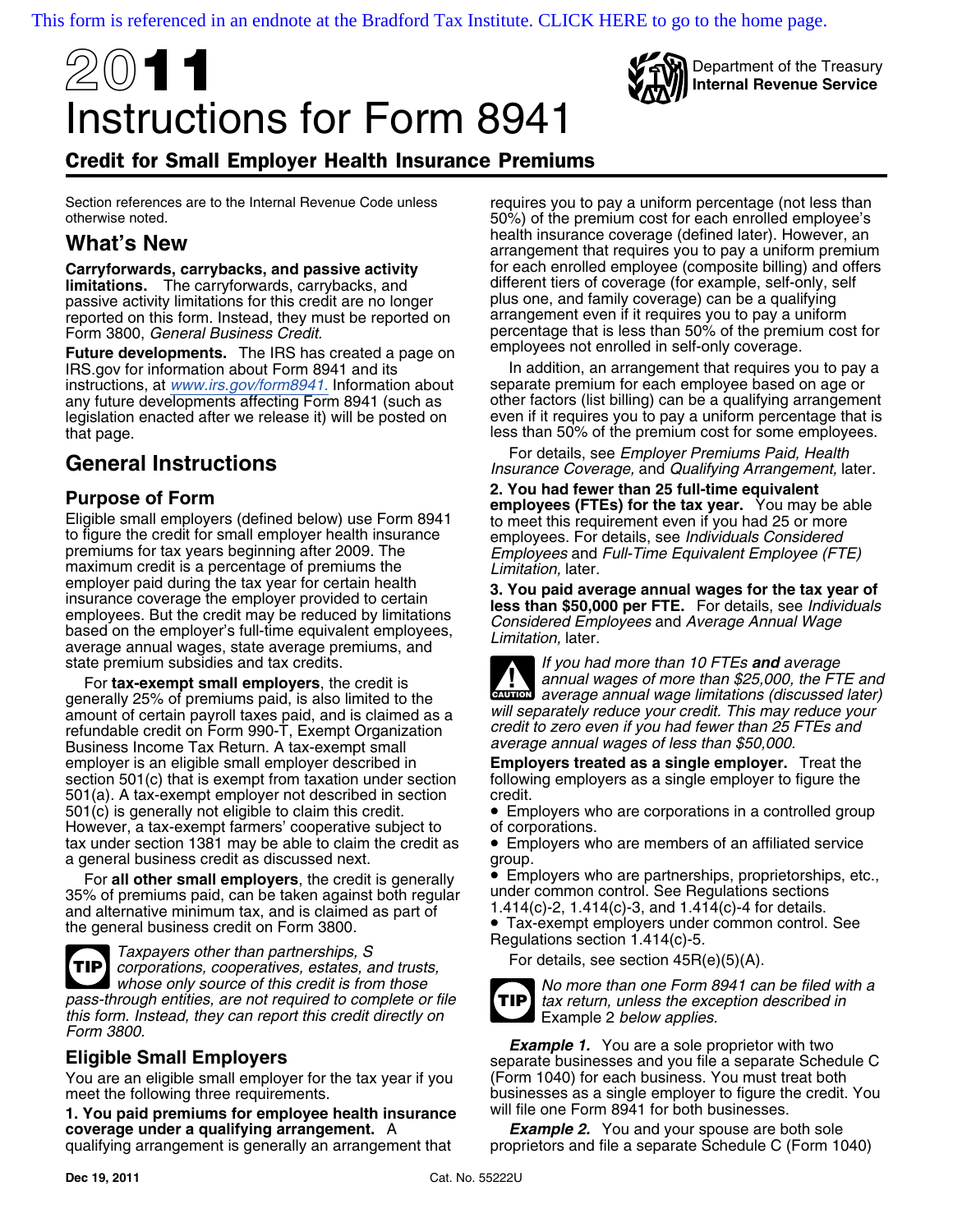for each of your separate businesses. Neither spouse considered employees if they otherwise qualify as was an employee of the other spouse or participated in discussed above. A sole proprietor must include both the management of the other spouse's business at any business and nonbusiness employees to determine<br>time during the tax year. No more than 50% of the gross FTEs, average annual wages, and premiums paid. time during the tax year. No more than 50% of the gross

your FTEs, average annual wages, and premiums paid. Your credit is reduced if you had more than 10 FTEs for

**Excluded employees.** The following individuals are not<br>considered employees when you figure this credit. Hours<br>and wages of these employees and premiums paid for displaced by the state, or trust (see the instructions for them are not counted when you figure your credit. **How to figure FTEs.** To figure the number of FTEs you

- The owner of a sole proprietorship.
- A partner in a partnership.

• A shareholder who owns (after applying the section • A shareholder who owns (after applying the section for the tax year of all individuals considered employees.<br>318 constructive ownership rules) more than 2% of an S 2. Divide the total hours of service by 2,080.<br>3. If the

• A shareholder who owns (after applying the section • A shareholder who owns (after applying the section<br>318 constructive ownership rules) more than 5% of the number. For example, 10.99 is rounded down to 10.<br>outstanding stock or stock possessing more than 5% of However, if

 $\bullet$  A person who owns more than 5% of the capital or service for a year include the following.

• Family members or a member of the household who is and during the employer's tax year. individual income tax return of a person listed above. earch payment, by the employer on account of a period of time<br>Family members include a child (or descendant of a same all aning the employer's tax year during which no child), a sibling or step sibling, a parent (or ancestor of a performed due to vacation, holiday, illness, incapacity parent), a step-parent, a niece or nephew, an aunt or (including disability), layoff, jury duty, militar parent), a step-parent, a niece or nephew, an aunt or expressionaling disability), layoff, jury duty, military duty, or<br>uncle, or a son-in-law, daughter-in-law, father-in-law, expression basence (except that no more than 1 mother-in-law, brother-in-law, or sister-in-law. A spouse service are required to be counted for an employee on

**Leased employees.** Do not use premiums paid by the employee performs no duties).

• Provides services to you under an agreement between

rice performed services for you (or for you allocated a use any of the following methods.

respect to the initial year of service on which leased and the for vacation, respect to the initial year of service on which leased employee status is based.

**Seasonal employees.** Seasonal employees who work *Days-worked equivalency method.* Use a for you 120 or fewer days during the tax year are not days-worked equivalency whereby the employee is<br>considered employees in determining FTEs and average credited with 8 hours of service for each day for which considered employees in determining FTEs and average credited with 8 hours of service for each day for which annual wages. But premiums paid on their behalf are the employee would be required to be credited with counted in determining the amount of the credit. counted in determining the amount of the credit. least one hour of service under the service under the rules de<br>Seasonal workers include retail workers employed Seasonal workers include retail workers employed exclusively during holiday seasons. *Weeks-worked equivalency method.* Use a

**Household and other nonbusiness employees.** weeks-worked equivalency whereby the employee is performing services in your trade or business are the employee would be required to be credited with at

income of either business was derived from royalties,<br>
rents, dividends, interest, and annuities and you<br>
otherwise meet the requirements listed in Regulations<br>
section 1.414(c)-4(b)(5)(ii). Do not treat both businesses<br>
a

# **Individuals Considered Employees**<br>
In general, all employees who perform services for you<br> **Limitation**<br> **Limitation**<br> **Limitation**

Rules that apply to certain types of employees are the tax year. If you had 25 or more FTEs for the tax year, discussed below.<br>
Excluded omployees The following individuals are not receive a credit from a partnership, S corporation,

had for the tax year, you must do the following.

1. Figure the total hours of service (discussed below)

**Employee hours of service.** An employee's hours of service for a year include the following.

profits interest in any other business that is not a • Each hour for which the employee is paid, or entitled to corporation. payment, for the performance of duties for the employer

not a family member but qualifies as a dependent on the • Each hour for which an employee is paid, or entitled to individual income tax return of a person listed above. during the employer's tax year during which no duties are leave of absence (except that no more than 160 hours of is also considered a family member for this purpose. account of any single continuous period during which the

leasing organization to figure your credit. Also, a leased<br>
employee who is not a common law employee is<br>
considered an employee for credit purposes if he or she<br>
does all the following.<br>
does all the following.<br>
does all

Provides services to you under an agreement between To figure the total number of hours of service you must<br>● Has performed services for you (or for you and a between the year, you can • take into account for an employee

• Performs services under your primary direction or *Actual hours worked method.* Determine actual control. hours of service from records of hours worked and hours But do not use hours, wages, or premiums paid with for which payment is made or due (payment is made or due for<br>spect to the initial vear of service on which leased due for vacation, holiday, illness, incapacity, etc., as

Household employees and other employees who are not credited with 40 hours of service for each week for which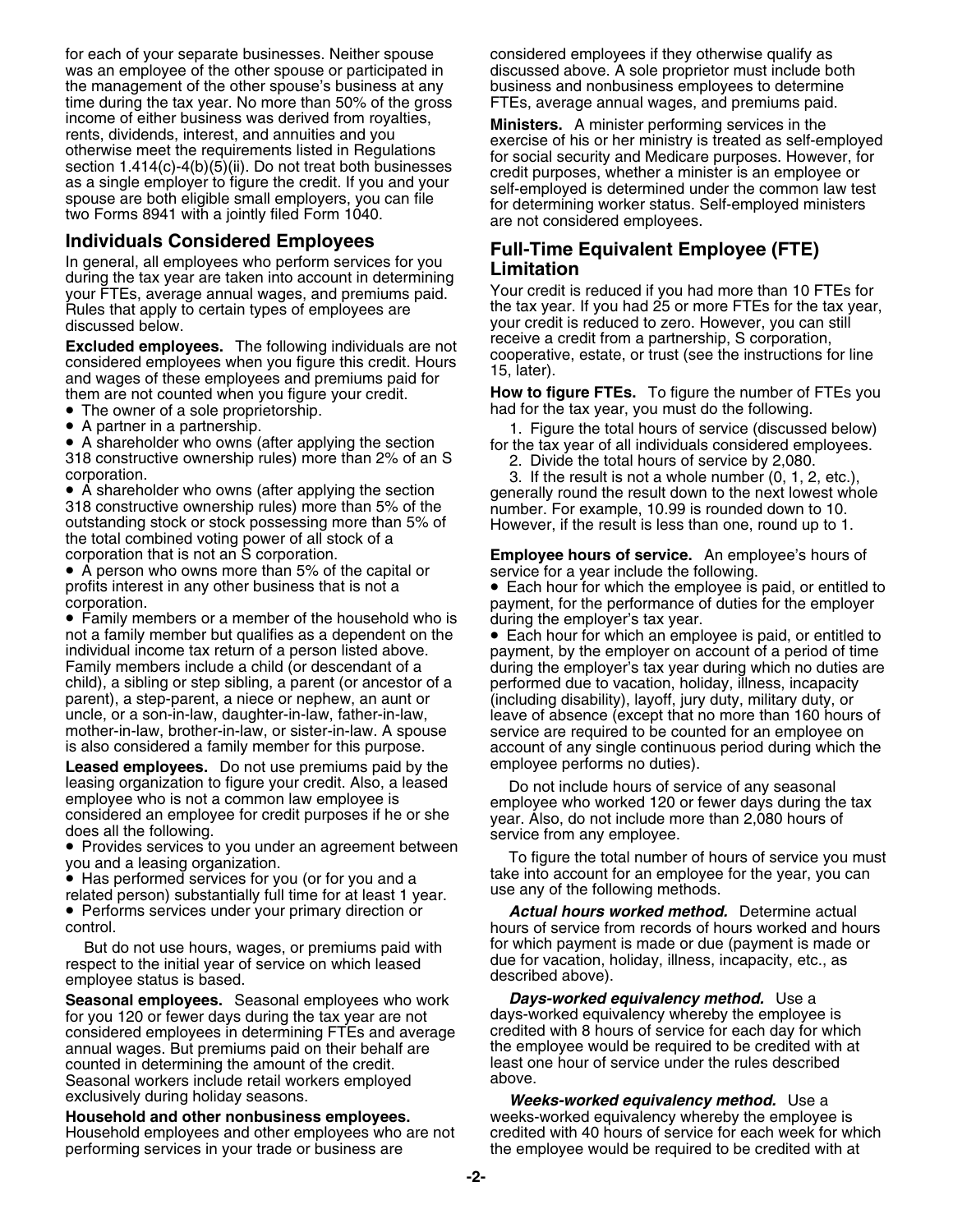average annual wages you paid for the tax year, you<br> **Health Insurance Coverage**<br> **Health Insurance Coverage** 

the tax year to all individuals considered employees. benefits consisting of medical care (provided directly,

you had for the tax year (discussed earlier). any hospital or medical service policy or certificate,

3. If the result is not a multiple of \$1,000 (\$1,000, hospital or medical service plan contract, or health \$2,000, \$3,000, etc.), round the result down to the next maintenance organization contract offered by a health lowest multiple of \$1,000. For example, \$25,999 is insurance provider. lowest multiple of  $$1,000$ . For example,  $$25,999$  is rounded down to \$25,000.

**Employee wages paid.** Wages, for this purpose, mean company or another entity licensed under state law to wages subject to social security and Medicare tax **provide health insurance coverage.**<br>Withholding determined witho withholding determined without considering any wage Health insurance cover<br>base limit. But do not include wages paid to any seasonal under the following plans. base limit. But do not include wages paid to any seasonal employees who worked 120 or fewer days during the tax  $\bullet$  Limited scope dental or vision plans. year. • Vear. • Vear and the state plans. • Long-term care plans.

# **Employer Premiums Paid** • Nursing home care plans.

Only premiums you paid for health insurance coverage • Community-based care plans. under a qualifying arrangement (discussed later) for **•** Any combination of the above. in addition, health insurance coverage includes the<br>figuring your credit. For this purpose, if you are entitled to<br>a state tax credit or a state premium subsidy paid directly<br>• Coverage only for a specified disease or illn to you for premiums you paid, do not reduce the amount • Coverage only for a specified disease or illness. you paid by the credit or subsidy amount. Also, if a state  $\bullet$  Medicare supplemental health insurance. pays a premium subsidy directly to your insurance • exercise • Certain other supplemental coverage. provider, treat the subsidy amount as an amount you  $\bullet$  paid for employee health insurance coverage.

employees pay the rest, only the portion you pay is taken *Employer premiums paid for health insurance into account. For this purpose, any premium paid through* a salary reduction arrangement under a section 125 cafeteria plan is not treated as an employer paid *arrangement.* premium. For more information on cafeteria plans, see Health insurance coverage **does not** include the section 1 of Publication 15-B, Employer's Tax Guide to following benefits.<br>
Fringe Benefits. • Coverage only for accident, or disability income<br> **Example 3.** You offer health insurance coverage to insurance, or any combina

**Example 3.** You offer health insurance coverage to insurance, or any combination thereof.<br>iplovees under a qualifying arrangement that requires **•** Coverage issued as a supplement to liability insurance. employees under a qualifying arrangement that requires • Coverage issued as a supplement to liability insurance<br>vou to pay 60% of the premium cost for single value of Liability insurance, including general liability insura you to pay 60% of the premium cost for single (employee-only) coverage for each employee enrolled in and automobile liability insurance. any health insurance coverage you provide to **• •** Workers' compensation or similar insurance.<br>• Automobile medical payment insurance. employees. The total premium for each employee  $\bullet$ enrolled in single (employee-only) coverage is \$5,200 per • Credit-only insurance.<br>year or \$100 (\$5,200 ÷ 52) for each weekly payday. The • Coverage for on-site medical clinics. year or \$100 (\$5,200 ÷ 52) for each weekly payday. The  $\bullet$  Coverage for on-site medical clinics.<br>
total premium for each employee enrolled in family  $\bullet$  Other similar insurance coverage, specified in total premium for each employee enrolled in family **•** Other similar insurance coverage, specified in<br>coverage is \$12,376 per year or \$238 (\$12,376 ÷ 52) for egulations, under which benefits for medical care are coverage is \$12,376 per year or \$238 (\$12,376  $\div$  52) for each weekly payday. secondary or incidental to other insurance benefits.

Each payday you contribute \$60 (60% of \$100) toward Also, because the coverage must be offered by a the premium cost of each employee enrolled in single health insurance provider as discussed above, health (employee-only) coverage and withhold the remaining insurance coverage does not include benefits provided<br>\$40 from the employee's paycheck to obtain the \$100 by the following. \$40 from the employee's paycheck to obtain the \$100 by the following.<br>total weekly premium. Each payday you contribute \$60 • Health reimbursement arrangements (HRAs). total weekly premium. Each payday you contribute \$60 (the same amount you pay toward the premiums of  $\bullet$  Flexible spending arrangements (health FSAs).<br>
employees enrolled in single coverage) toward the  $\bullet$  Coverage under other self-insured plans. employees enrolled in single coverage) toward the  $\bullet$ premium cost of each employee enrolled in family • Health savings accounts (HSAs).

least one hour of service under the rules described coverage and withhold the remaining \$178 from the above. employee's paycheck to obtain the \$238 total weekly

**Average Annual Wage Limitation**<br>
Your credit is reduced if you paid average annual wages<br>
of more than \$25,000 for the tax year. If you paid<br>
average annual wages of \$50,000 or more for the tax<br>
year, multiply the number

1. Figure the total wages paid (discussed below) for For credit purposes, health insurance coverage means 2. Divide the total wages paid by the number of FTEs through insurance or reimbursement, or otherwise) under

- 
- 
- •
- Home health care plans.
- 
- 

- 
- 
- 
- 

Similar supplemental coverage provided to coverage id for employee health insurance coverage.<br>If you pay only a portion of the premiums and your under a group health plan.<br>If you pay only a portion of the premiums and your

**ALUTION** *only if the premiums are paid under a qualifying*

- 
- 
- 
- 
- 
- 
- 

- 
- 
- 
-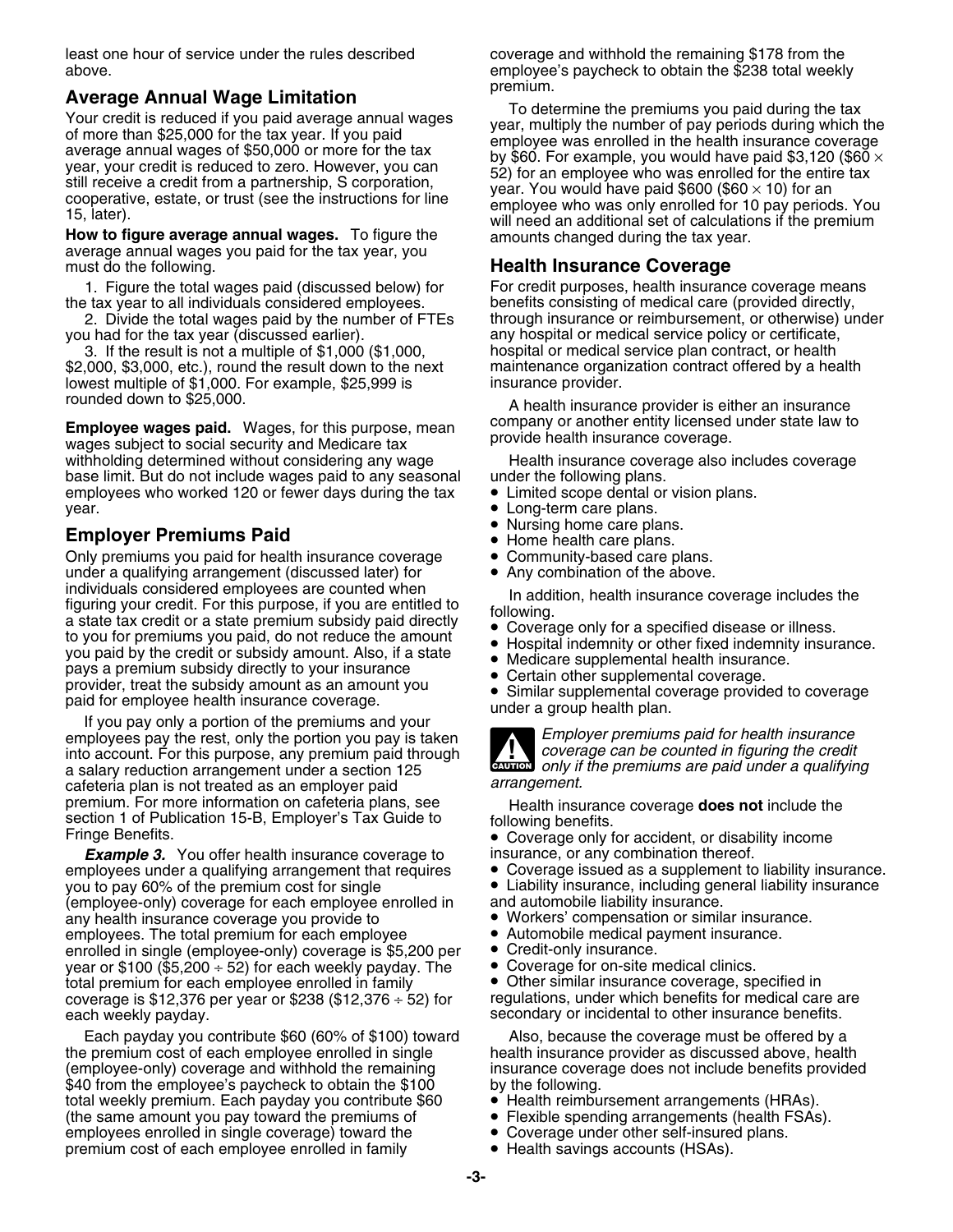• Church welfare benefit plans.

• Multiemployer health and welfare plans that provide pay the following amounts. coverage through a health insurance provider. • A uniform percentage (not less than 50%) for each For details, see Notice 2010-82 as discussed under *More* employee enrolled in self-only coverage as discussed

A qualifying arrangement is generally an arrangement you would have paid toward self-only coverage (as that requires you to pay a uniform percentage (not less discussed above), a uniform percentage (not less than than 50%) of the premium cost for each enrolled 50%) of the premium charged, or a uniform percentage<br>employee's health insurance coverage (defined earlier). (not less than 50%) of your employer-computed employee's health insurance coverage (defined earlier). (not less than 50%) of your employer-computed<br>An arrangement that offers different tiers of coverage (for composite rate (defined below) for your self plus one An arrangement that offers different tiers of coverage (for composite rate (defined below) for your self plus one<br>example, self-only, self-plus one, and family coverage) is coverage, for each employee (if any) enrolled in example, self-only, self-plus one, and family coverage) is generally a qualifying arrangement if it requires you to one coverage.<br>
pay a uniform percentage (not less than 50%) separately  $\bullet$  A uniform amount that is either equal to the amount pay a uniform percentage (not less than 50%) separately  $\qquad \bullet$  A uniform amount that is either equal to the amount for each tier of coverage (as for each tier of coverage you offer. However, an arrangement can be a qualifying arrangement even if it discussed above), a uniform percentage (not less than requires you to pay a uniform percentage that is less than 50%) of the premium charged, or a uniform percentage<br>50% of the premium cost for some employees. For more (not less than 50%) of your employer-computed 50% of the premium cost for some employees. For more details about the following exceptions, see Notice composite rate (defined below) for your family coverage, 2010-82 as discussed under *More Information,* later. for each employee (if any) enrolled in family coverage.

the least expensive tier of coverage) if it requires you to **Employer-computed composite rate.** The

premium cost for each employee (if any) enrolled in for that tier of coverage for all employees eligible to

• A uniform amount that is no less than the amount you they actually receive coverage under the plan or under employee (if any) enrolled in self plus one coverage.

• A uniform amount that is no less than the amount you

• A uniform amount that is no less than the amount you

**coverage.** An arrangement that requires you to pay a separate premium for each employee based on age or **State subsidies and credits.** For this purpose, if you other factors (list billing) that only provides self-only are entitled to a state tax credit or a state premium other factors (list billing) that only provides self-only coverage can be a qualifying arrangement even if it requires you to pay a uniform percentage that is less than not reduce the amount you paid by the credit or subsidy 50% of the premium cost for some employees. It is a amount. Also, if a state pays a premium subsidy directly qualifying arrangement if it requires you to pay either of to your insurance provider, treat the subsidy amount as the following amounts. an amount you paid for employee health insurance

 $\bullet\,$  A uniform percentage (not less than 50%) of the  $\hskip1cm$  coverage.

employer-computed composite rate (defined later) for the information, later.<br>your self-only coverage for each employee enrolled in the self-only coverage. **State Average Premium Limitation**

**Arrangements with list billing and other tiers of** Your credit is reduced if the employer premiums paid are **coverage.** An arrangement that requires you to pay a more than the employer premiums that would have been separate premium for each employee based on age or other factors (list billing) that provides other tiers of plan with a premium equal to the average premium for coverage can be a qualifying arrangement even if it the small group market in the state in which the requires you to pay a uniform percentage that is less than employee works.

However, health insurance coverage may include 50% of the premium cost for some employees. It is a coverage under the following plans. qualifying arrangement (assuming self-only coverage is the least expensive tier of coverage) if it requires you to

*Information,* later. under *Arrangements with list billing and only self-only*

**Qualifying Arrangement**<br>
• A uniform amount that is either equal to the amount **Qualifying Arrangement** 

• A uniform amount that is either equal to the amount **Arrangements with composite billing.** An<br>
arrangement that requires you to pay a uniform premium<br>
for each enrolled employee (composite billing) and offers<br>
different tiers of coverage can be a qualifying<br>
arrangement eve

pay the following amounts.<br>• A uniform percentage (not less than 50%) of the is the average rate determined by adding the premiums • A uniform percentage (not less than 50%) of the is the average rate determined by adding the premiums self-only coverage,<br>• A uniform amount that is no less than the amount you they actually receive coverage under the plan or under would have paid toward self-only coverage for each that tier of coverage) and dividing by the total number of employees.

• A uniform amount that is no less than the amount you **More than one plan.** Different types of health insurance would have paid toward self-only coverage for each plans are generally not aggregated for purposes of employe • A uniform amount that is no less than the amount you example, if you offer a major medical insurance plan and would have paid toward self-only coverage for each a stand-alone vision plan, you generally must separately em **Arrangements with list billing and only self-only** Notice 2010-82 as discussed under *More Information*,

subsidy paid directly to you for premiums you paid, do

premium charged for each employee enrolled in the **Multiemployer health and welfare plans.** For a special self-only coverage, or **rule that applies to multiemployer health and welfare**<br>
• A uniform percentage (not less tha

more than the employer premiums that would have been paid if individuals considered employees enrolled in a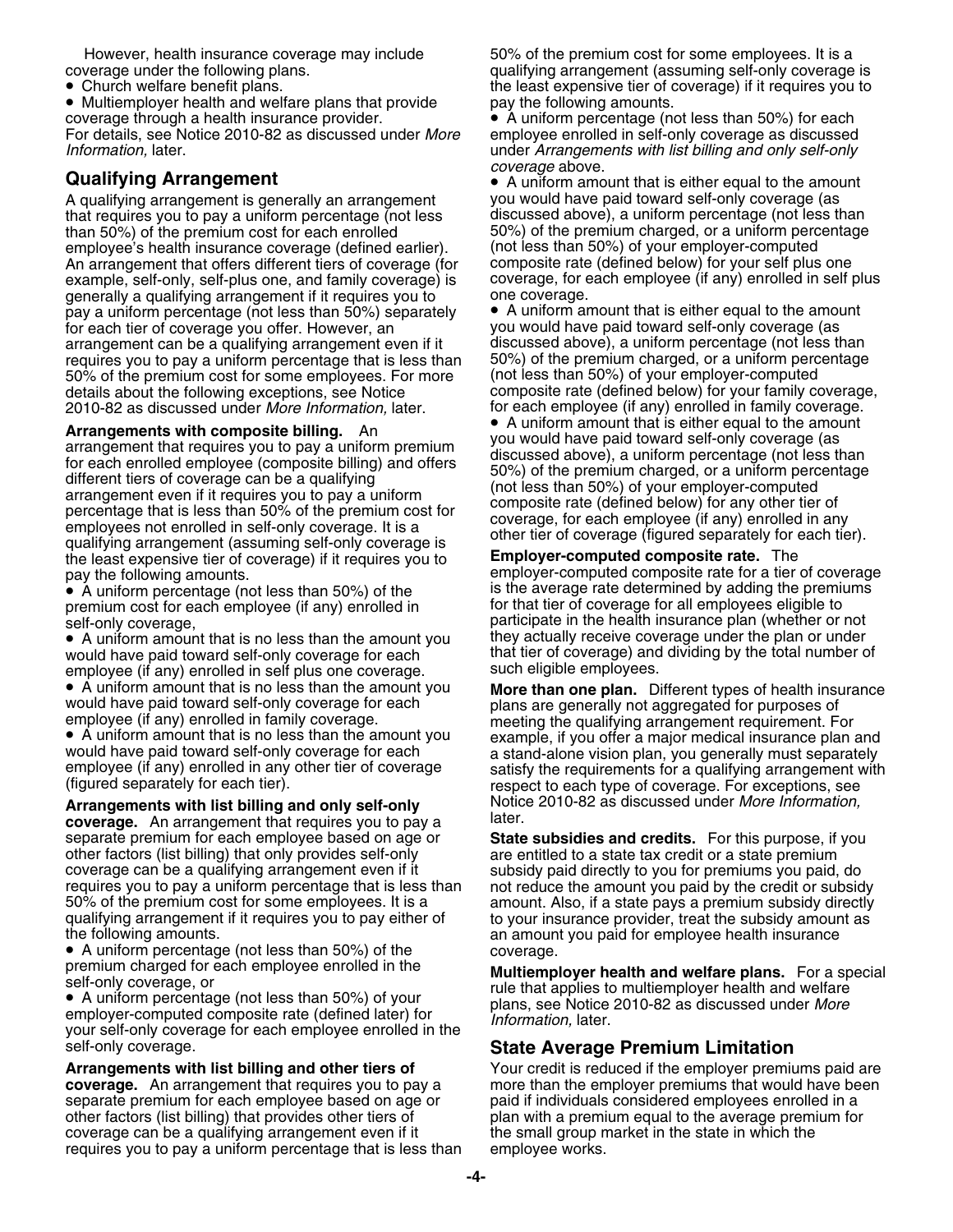The following table lists the average premium for the small group market in each state for tax years beginning **in 2011. Family coverage includes any coverage other** than single (employee-only) coverage.

|                      | Single          |               |                                                                                                                                                                                                                                                                                    |                                                                                                                   | . . ,ooo |
|----------------------|-----------------|---------------|------------------------------------------------------------------------------------------------------------------------------------------------------------------------------------------------------------------------------------------------------------------------------------|-------------------------------------------------------------------------------------------------------------------|----------|
|                      | (Employee-Only) | <b>Family</b> | Tennessee                                                                                                                                                                                                                                                                          | 4,744                                                                                                             | 11,035   |
| <b>State</b>         | Coverage        | Coverage      | Texas                                                                                                                                                                                                                                                                              | 5,172                                                                                                             | 12,432   |
| Alabama              | \$4,778         | \$12,084      | Utah                                                                                                                                                                                                                                                                               | 4,532                                                                                                             | 11,346   |
| Alaska               | 6,729           | 14,701        | Vermont                                                                                                                                                                                                                                                                            | 5,426                                                                                                             | 12,505   |
| Arizona              | 4,614           | 11,063        | Virginia                                                                                                                                                                                                                                                                           | 5,060                                                                                                             | 12,213   |
| Arkansas             | 4,378           | 9,849         | Washington                                                                                                                                                                                                                                                                         | 4,776                                                                                                             | 11,151   |
| California           | 4,790           | 11,493        | West Virginia                                                                                                                                                                                                                                                                      | 5,356                                                                                                             | 12,724   |
| Colorado             | 5,007           | 12,258        | Wisconsin                                                                                                                                                                                                                                                                          | 5,284                                                                                                             | 13,911   |
| Connecticut          | 5,640           | 14,096        | Wyoming                                                                                                                                                                                                                                                                            | 5,430                                                                                                             | 12,867   |
| Delaware             | 5,902           | 13,411        |                                                                                                                                                                                                                                                                                    |                                                                                                                   |          |
| District of Columbia | 5,721           | 14,024        |                                                                                                                                                                                                                                                                                    | <b>Example 4.</b> Assume the same facts that were u                                                               |          |
| Florida              | 5,218           | 12,550        | Example 3. The \$60 you contribute each payday to<br>employee health insurance coverage is $60\%$ (\$60 ÷                                                                                                                                                                          |                                                                                                                   |          |
| Georgia              | 5,085           | 11,440        |                                                                                                                                                                                                                                                                                    | \$100) of the weekly premium for each employee en                                                                 |          |
| Hawaii               | 4,622           | 11,529        | in single (employee-only) coverage and 25.21% (\$6<br>\$238) of the weekly premium for each employee en<br>in family coverage.                                                                                                                                                     |                                                                                                                   |          |
| Idaho                | 4,379           | 10,066        |                                                                                                                                                                                                                                                                                    |                                                                                                                   |          |
| Illinois             | 5,565           | 13,176        |                                                                                                                                                                                                                                                                                    | In this situation, the total average premium limitat                                                              |          |
| Indiana              | 5,262           | 12,097        | amounts that apply are 60% of the applicable amou<br>shown in the single coverage column of Table A for<br>employee enrolled in single coverage and 25.21% o<br>applicable amounts shown in the family coverage co<br>of Table A for each employee enrolled in family<br>coverage. |                                                                                                                   |          |
| lowa                 | 4,694           | 11,051        |                                                                                                                                                                                                                                                                                    |                                                                                                                   |          |
| Kansas               | 4,693           | 11,909        |                                                                                                                                                                                                                                                                                    |                                                                                                                   |          |
| Kentucky             | 4,456           | 10,560        |                                                                                                                                                                                                                                                                                    |                                                                                                                   |          |
| Louisiana            | 5,143           | 11,911        |                                                                                                                                                                                                                                                                                    | You have an employee enrolled in single                                                                           |          |
| Maine                | 5,261           | 12,255        |                                                                                                                                                                                                                                                                                    | (employee-only) coverage who works for you in                                                                     |          |
| Maryland             | 5,073           | 12,530        |                                                                                                                                                                                                                                                                                    | Maryland. The single coverage amount shown in Ta<br>for Maryland is \$5,073 or \$98 (\$5,073 $\div$ 52) for each  |          |
| Massachusetts        | 5,900           | 15,262        |                                                                                                                                                                                                                                                                                    | weekly payday. The amount you are considered to I                                                                 |          |
| Michigan             | 5,195           | 12,539        |                                                                                                                                                                                                                                                                                    | paid toward this employee's health insurance covera<br>based on the average premiums in Table A is \$58.8         |          |
| Minnesota            | 5,048           | 12,790        | (60% of \$98) each payday.                                                                                                                                                                                                                                                         |                                                                                                                   |          |
| Mississippi          | 4,787           | 10,860        |                                                                                                                                                                                                                                                                                    | To determine the premiums you would have paid                                                                     |          |
| Missouri             | 4,843           | 11,379        |                                                                                                                                                                                                                                                                                    | this employee during the tax year if the employee ha                                                              |          |
| Montana              | 4,923           | 10,789        |                                                                                                                                                                                                                                                                                    | enrolled in a state-average-premium plan, multiply t<br>number of pay periods during which your employee          |          |
| Nebraska             | 5,130           | 12,057        |                                                                                                                                                                                                                                                                                    | enrolled in the health insurance coverage by \$58.80                                                              |          |
| Nevada               | 4,781           | 10,836        |                                                                                                                                                                                                                                                                                    | example, you would have paid \$3,057.60 (\$58.80 $\times$<br>the employee was enrolled for the entire tax year. Y |          |
| New Hampshire        | 5,858           | 14,523        |                                                                                                                                                                                                                                                                                    | would have paid \$588 (\$58.80 $\times$ 10) if the employee                                                       |          |
| New Jersey           | 5,868           | 14,093        | only enrolled for 10 pay periods. You will need an<br>additional set of calculations if the premium amount                                                                                                                                                                         |                                                                                                                   |          |
| New Mexico           | 5,146           | 12,328        | changed during the tax year.                                                                                                                                                                                                                                                       |                                                                                                                   |          |
| New York             | 5,589           | 13,631        |                                                                                                                                                                                                                                                                                    | <b>State Premium Subsidy and Tax Credit</b>                                                                       |          |
| North Carolina       | 5,136           | 11,949        | Limitation                                                                                                                                                                                                                                                                         |                                                                                                                   |          |
| North Dakota         | 4,545           | 11,328        |                                                                                                                                                                                                                                                                                    | Your credit may be reduced if you are entitled to a s                                                             |          |
| Ohio                 | 4,706           | 11,627        |                                                                                                                                                                                                                                                                                    | tax credit or a state premium subsidy for the cost of<br>health insurance coverage you provide under a qua        |          |
| Oklahoma             | 4,922           | 11,200        |                                                                                                                                                                                                                                                                                    | arrangement to individuals considered employees.                                                                  |          |
| Oregon               | 4,881           | 11,536        |                                                                                                                                                                                                                                                                                    | state tax credit may be refundable or nonrefundable                                                               |          |

### **Table A. 2011 State Average Premiums for Small Group Markets**

| lists the average premium for the<br>each state for tax years beginning<br>ge includes any coverage other<br>only) coverage.<br>ate Average Premiums for<br><b>Group Markets</b> |          | <b>State</b>     | <b>Single</b><br>(Employee-Only)<br>Coverage | Family<br>Coverage |
|----------------------------------------------------------------------------------------------------------------------------------------------------------------------------------|----------|------------------|----------------------------------------------|--------------------|
|                                                                                                                                                                                  |          | Pennsylvania     | 5,186                                        | 12,671             |
|                                                                                                                                                                                  |          | Rhode Island     | 5,956                                        | 14,553             |
|                                                                                                                                                                                  |          | South Carolina   | 5,036                                        | 11,780             |
| <b>Single</b>                                                                                                                                                                    |          | South Dakota     | 4,733                                        | 11,589             |
| (Employee-Only)                                                                                                                                                                  | Family   | Tennessee        | 4,744                                        | 11,035             |
| Coverage                                                                                                                                                                         | Coverage | Texas            | 5,172                                        | 12,432             |
| \$4,778                                                                                                                                                                          | \$12,084 | Utah             | 4,532                                        | 11,346             |
| 6,729                                                                                                                                                                            | 14,701   | Vermont          | 5,426                                        | 12,505             |
| 4,614                                                                                                                                                                            | 11,063   | Virginia         | 5,060                                        | 12,213             |
| 4,378                                                                                                                                                                            | 9,849    |                  |                                              | 11,151             |
| 4,790                                                                                                                                                                            | 11,493   | Washington       | 4,776                                        |                    |
| 5,007                                                                                                                                                                            | 12,258   | West Virginia    | 5,356                                        | 12,724             |
|                                                                                                                                                                                  |          | <b>Wisconsin</b> | 5,284                                        | 13,911             |
| 5,640                                                                                                                                                                            | 14,096   | Wyoming          | 5,430                                        | 12,867             |
|                                                                                                                                                                                  |          |                  |                                              |                    |

**Example 4.** Assume the same facts that were used in *Example 3.* The \$60 you contribute each payday toward employee health insurance coverage is 60% (\$60 ÷ \$100) of the weekly premium for each employee enrolled in single (employee-only) coverage and 25.21% (\$60  $\div$ \$238) of the weekly premium for each employee enrolled in family coverage.

In this situation, the total average premium limitation amounts that apply are 60% of the applicable amounts shown in the single coverage column of Table A for each employee enrolled in single coverage and 25.21% of the applicable amounts shown in the family coverage column of Table A for each employee enrolled in family coverage.

You have an employee enrolled in single (employee-only) coverage who works for you in<br>Maryland. The single coverage amount shown in Table A for Maryland is \$5,073 or \$98 (\$5,073  $\div$  52) for each weekly payday. The amount you are considered to have paid toward this employee's health insurance coverage based on the average premiums in Table A is \$58.80  $(60\% \text{ of } $98)$  each payday.

To determine the premiums you would have paid for this employee during the tax year if the employee had enrolled in a state-average-premium plan, multiply the number of pay periods during which your employee was enrolled in the health insurance coverage by \$58.80. For example, you would have paid \$3,057.60 (\$58.80  $\times$  52) if the employee was enrolled for the entire tax year. You would have paid \$588 (\$58.80  $\times$  10) if the employee was only enrolled for 10 pay periods. You will need an additional set of calculations if the premium amounts changed during the tax year.

## **State Premium Subsidy and Tax Credit Limitation**

Your credit may be reduced if you are entitled to a state tax credit or a state premium subsidy for the cost of<br>health insurance coverage you provide under a qualifying arrangement to individuals considered employees. The state tax credit may be refundable or nonrefundable and the state premium subsidy may be paid to you or directly to your insurance provider.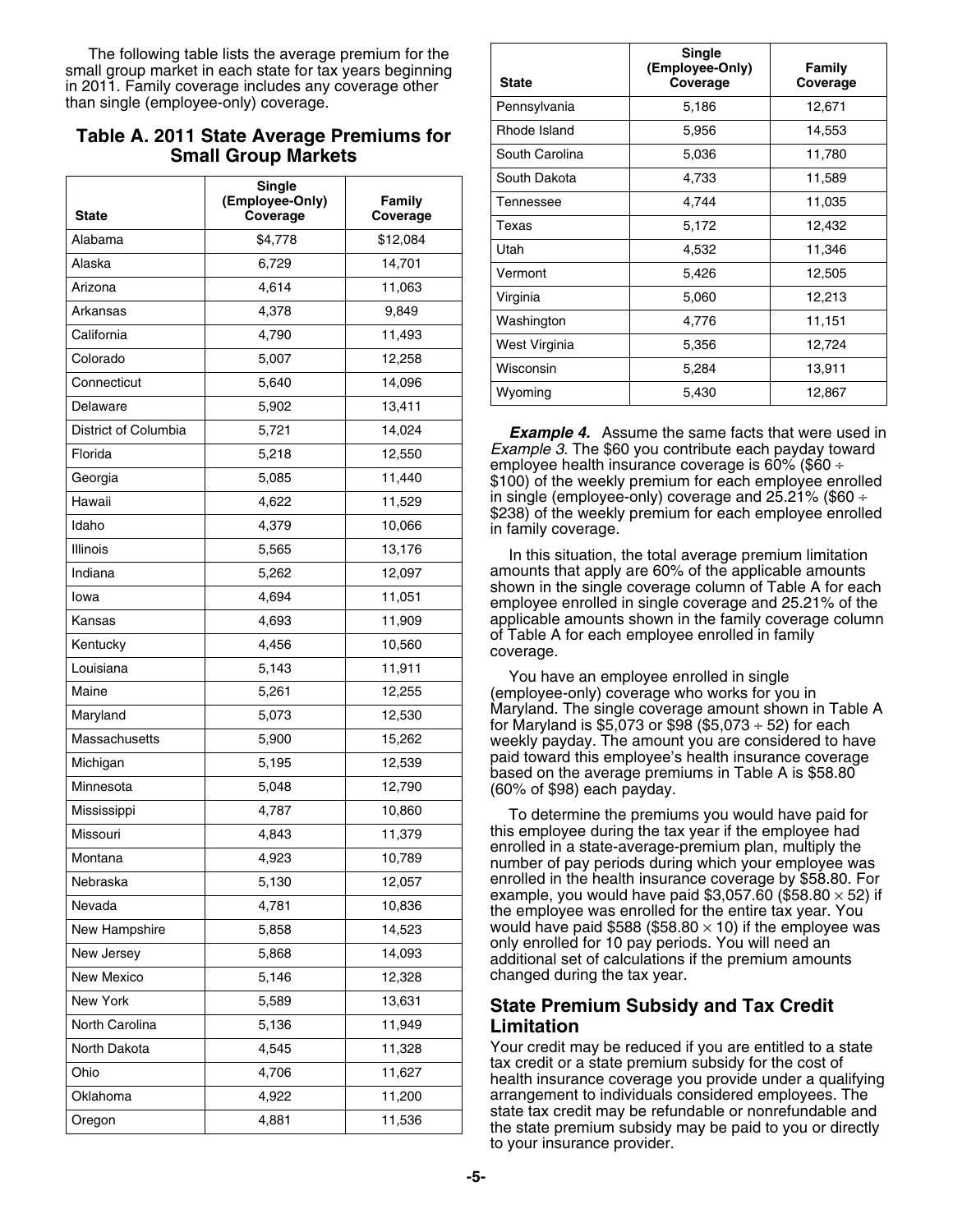directly to you does not reduce the amount of your during the tax year. The information in this column is<br>employer premiums paid, and although a state premium used to figure your number of full-time equivalent employer premiums paid, and although a state premium used to figure your number of full-time equivalent subsidy paid directly to an insurance provider is treated employees on Worksheet 2. For details, see Full-Time subsidy paid directly to an insurance provider is treated employees on Worksheet 2. For details, see *Files* as an employer premium you paid, the amount of your *Equivalent Employee (FTE) Limitation*, earlier. as an employer premium you paid, the amount of your

credit cannot be more than your net premium payments.<br>Net premium payments are employer premiums paid<br>(discussed earlier) minus the amount of any state tax<br>(discussed earlier) minus the amount of any state tax credits you received or will receive and any state

The credit for tax-exempt small employers cannot exceed the amount of certain payroll taxes. For tax years **Worksheet 1. Information Needed To Complete** beginning in 2011, payroll taxes, for this purpose, mean **Line 1 and Worksheets 2 and 3**

required to withhold from employees' wages in calendar

year 2011.<br>• Medicare taxes the tax-exempt employer was required to withhold from employees' wages in calendar year<br>2011.

 Medicare taxes the tax-exempt employer was required to pay for calendar year 2011.

# **Premium Deduction Reduced**

Your deduction for the cost of providing health insurance coverage to your employees is reduced by the amount of any credit for small employer health insurance premiums allowed with respect to the coverage.

### **More Information**

For more information about this credit, see the following. • Section 45R.

8. • Notice 2010-44, 2010-22 I.R.B. 717, available at *[www.](http://www.irs.gov/irb/2010-22_IRB/ar12.html) [irs.gov/irb/2010-22](http://www.irs.gov/irb/2010-22_IRB/ar12.html)\_[IRB/ar12.html.](http://www.irs.gov/irb/2010-22_IRB/ar12.html)* 9.

• Notice 2010-82, 2010-51 I.R.B. 857, available at *[www.](www.irs.gov/irb/2010-51_IRB/ar09.html)* 10. *[irs.gov/irb/2010-51\\_IRB/ar09.html.](www.irs.gov/irb/2010-51_IRB/ar09.html)*

• IRS.gov.  $\sqrt{11}$ .

# **Specific Instructions**

Worksheets 1 through 7 can help you figure the amounts to report on various lines of Form 8941.

• Use Worksheets 1, 2, and 3 to figure the amounts to  $1$  15. report on lines 1 through 3 of Form 8941.

 Use Worksheet 4 to figure the amounts to report on lines  $4$  and  $5$  of Form 8941.

• Use Worksheets 5, 6, and 7 if you need to figure amounts to report on lines 8, 9, and 14 of Form 8941.

### 19. **Line 1**

Enter the total number of individuals considered employees shown in column (a) of Worksheet 1. For 21. details, see *Individuals Considered Employees,* earlier.

### **Instructions for Worksheet 1**

**Column (a).** Enter the name or other identifying information for all individuals considered employees for purposes of this credit. For details, see *Individuals* 25. *Considered Employees,* earlier.

**Column (b).** Enter the total hours of service for the tax year for each employee listed in column (a). Do not enter more than 2,080 hours for any employee. But enter -0-

Although a state tax credit or premium subsidy paid for seasonal employees who worked 120 or fewer days

**CAUTION !**

*column (c) if Worksheet 2, line 3, is 25 or more.*

premium subsides paid either to you or directly to your<br>insurance provider for premiums for health insurance<br>coverage you provide under a qualifying arrangement to<br>individuals considered employees.<br>during the tax year. The used to figure your average annual wages on Worksheet **Payroll Tax Limitation for Tax-Exempt Small** 3. For details, see *Average Annual Wage Limitation,* **Employers** earlier.

only the following taxes.<br>
• Federal income taxes the tax-exempt employer was If you need more rows, use a separate sheet and include the<br>
required to withhold from employees' wages in calendar additional amounts in the to

| (a)<br><b>Individuals</b><br><b>Considered</b><br><b>Employees</b> | (b)<br>Employee<br>Hours of<br><b>Service</b> | (c)<br>Employee<br>Wages<br>Paid |
|--------------------------------------------------------------------|-----------------------------------------------|----------------------------------|
| 1.                                                                 |                                               |                                  |
| 2.                                                                 |                                               |                                  |
| 3.                                                                 |                                               |                                  |
| 4.                                                                 |                                               |                                  |
| 5.                                                                 |                                               |                                  |
| 6.                                                                 |                                               |                                  |
| 7.                                                                 |                                               |                                  |
| 8.                                                                 |                                               |                                  |
| 9.                                                                 |                                               |                                  |
| 10.                                                                |                                               |                                  |
| 11.                                                                |                                               |                                  |
| 12.                                                                |                                               |                                  |
| 13.                                                                |                                               |                                  |
| 14.                                                                |                                               |                                  |
| 15.                                                                |                                               |                                  |
| 16.                                                                |                                               |                                  |
| 17.                                                                |                                               |                                  |
| 18.                                                                |                                               |                                  |
| 19.                                                                |                                               |                                  |
| 20.                                                                |                                               |                                  |
| 21.                                                                |                                               |                                  |
| 22.                                                                |                                               |                                  |
| 23.                                                                |                                               |                                  |
| 24.                                                                |                                               |                                  |
| 25.                                                                |                                               |                                  |
|                                                                    |                                               |                                  |
| <b>Totals:</b>                                                     |                                               |                                  |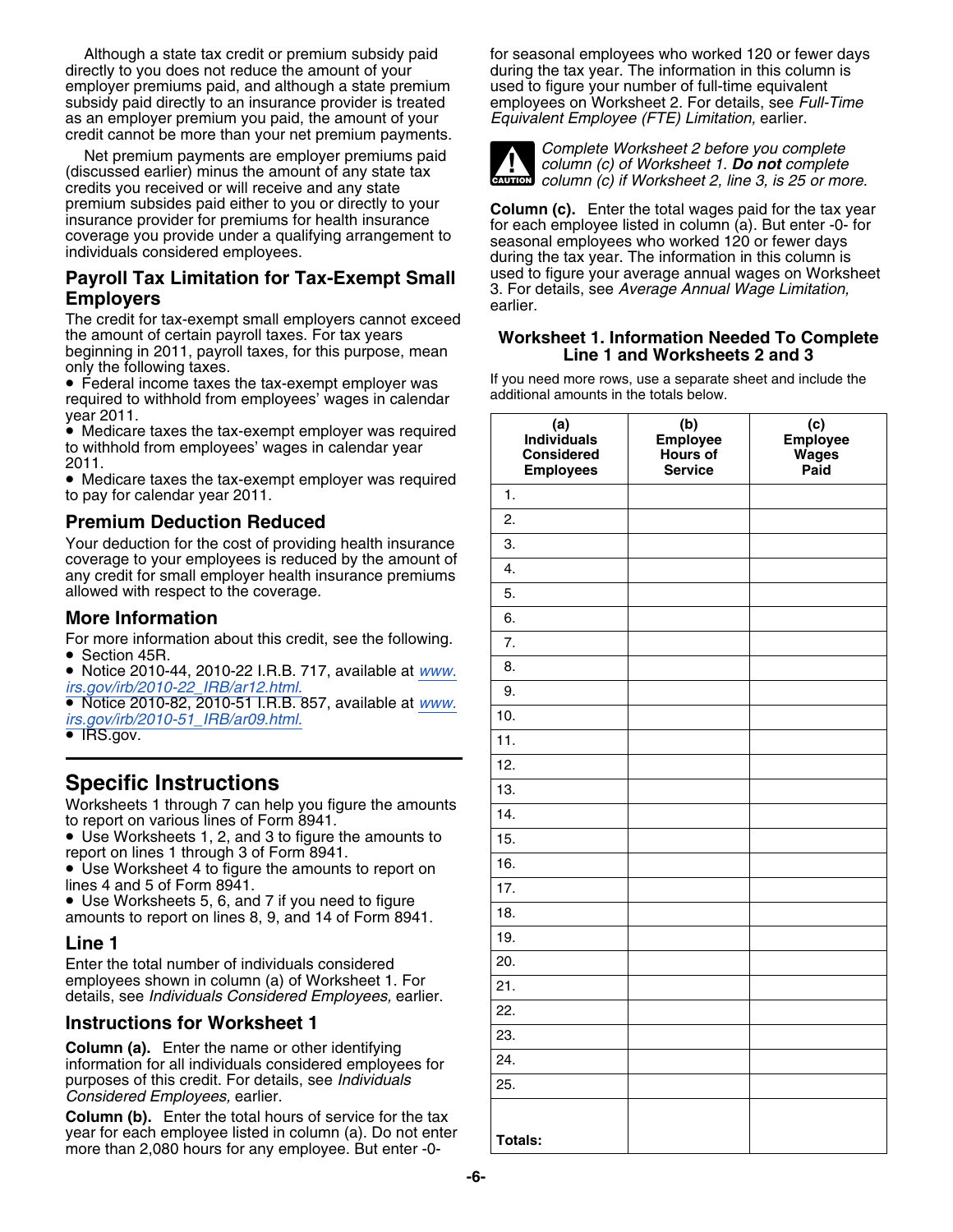Enter the number of full-time equivalent employees shown on line 3 of Worksheet 2. For details, see *Full-Time Equivalent Employee (FTE) Limitation,* earlier.

# **Worksheet 2. Full-Time Equivalent Employees** Worksheet 1 for each employee listed in column (a) of Worksheet 4.

| 1. Enter the total employee hours of service<br>from Worksheet 1, column (b) $\dots \dots$ 1.                                                                                                                                                                                                                            |  |
|--------------------------------------------------------------------------------------------------------------------------------------------------------------------------------------------------------------------------------------------------------------------------------------------------------------------------|--|
| 2. Hours of service per FTE $\ldots$ , ,  2. 2,080                                                                                                                                                                                                                                                                       |  |
| 3. Full-time equivalent employees. Divide<br>line 1 by line 2. If the result is not a<br>whole number (0, 1, 2, etc.), generally<br>round the result down to the next lowest<br>whole number. However, if the result is<br>less than one, enter 1. Report this<br>amount on Form 8941, line $2 \ldots \ldots \ldots 3$ . |  |

# 2. **Line 3**

Enter the average annual wages shown on line 3 of Worksheet 3. For details, see Average Annual Wage *Limitation*, earlier.

### **Worksheet 3. Average Annual Wages**

| 8.  |
|-----|
| 9.  |
| 10. |
|     |
| 11. |
| 12  |
|     |
| 13  |
|     |

# **Line 4.**

Enter the total employer premiums paid shown in column (b) of Worksheet 4. For details, see *Instructions for Worksheet 4* below.

# 18. **Line 5**

Enter the total employer-state-average premiums shown in column (c) of Worksheet 4. For details, see *Instructions for Worksheet 4 below.* 

# **Instructions for Worksheet 4**

**Column (a).** Enter the name or other identifying information for each individual listed in column (a) of Worksheet 1 who was enrolled in health insurance coverage you provided to employees during the tax year under a qualifying arrangement. For details, see *Health Insurance Coverage* and *Qualifying Arrangement,* earlier.

**Column (b).** Enter the total employer premiums paid for the tax year for each employee listed in column (a). For details, see *Employer Premiums Paid,* earlier.

**Column (c).** Enter, for each employee listed in column **Line 8**<br>(a), the premiums you would have paid if the employee If the number of FTEs reported on line 2 is 10 or less, (a), the premiums you would have paid if the employee If the number of FTEs reported on line 2 is 10 or less,<br>had enrolled in a plan or plans with a total premium equal your credit is not reduced by the FTE limitation. Ent had enrolled in a plan or plans with a total premium equal to the average premium for the small group market in the line 8 the amount from line 7. If line 2 is more than 10, state in which the employee works. For details, see *State* enter on line 8 the reduced credit amount shown on *Average Premium Limitation,* earlier. Worksheet 5, line 6.



**Line 2** *Do not complete column (d) if Form 8941, line 12,*<br> **Do not** *complete column (d) if Form 8941, line 12,* 

**Column (d).** Enter the amount from column (b) of **Worksheet 4.** 

### **Worksheet 4. Information Needed To Complete Lines 4 and 5 and Worksheet 7.**

If you need more rows, use a separate sheet and include the additional amounts in the totals below.

| line 1 by line 2. If the result is not a<br>whole number (0, 1, 2, etc.), generally<br>round the result down to the next lowest<br>whole number. However, if the result is<br>less than one, enter 1. Report this<br>amount on Form 8941, line $2 \ldots \ldots 3$ . | (a)<br><b>Enrolled</b><br><b>Individuals</b><br><b>Considered</b><br><b>Employees</b> | (b)<br><b>Employer</b><br><b>Premiums</b><br>Paid | (c)<br><b>Employer</b><br><b>State</b><br>Average<br><b>Premiums</b> | (d)<br><b>Enrolled</b><br><b>Employee</b><br><b>Hours of</b><br><b>Service</b> |
|----------------------------------------------------------------------------------------------------------------------------------------------------------------------------------------------------------------------------------------------------------------------|---------------------------------------------------------------------------------------|---------------------------------------------------|----------------------------------------------------------------------|--------------------------------------------------------------------------------|
|                                                                                                                                                                                                                                                                      | 1.                                                                                    |                                                   |                                                                      |                                                                                |
| e <sub>3</sub>                                                                                                                                                                                                                                                       | 2.                                                                                    |                                                   |                                                                      |                                                                                |
| er the average annual wages shown on line 3 of                                                                                                                                                                                                                       | 3.                                                                                    |                                                   |                                                                      |                                                                                |
| rksheet 3. For details, see Average Annual Wage<br><i>itation</i> , earlier.                                                                                                                                                                                         | 4.                                                                                    |                                                   |                                                                      |                                                                                |
|                                                                                                                                                                                                                                                                      | 5.                                                                                    |                                                   |                                                                      |                                                                                |
| <b>Worksheet 3. Average Annual Wages</b>                                                                                                                                                                                                                             | 6.                                                                                    |                                                   |                                                                      |                                                                                |
| Enter the total employee wages paid                                                                                                                                                                                                                                  | 7.                                                                                    |                                                   |                                                                      |                                                                                |
| from Worksheet 1, column $(c)$ 1. $\sqrt{1 + (c - 1)^2 + (d - 1)^2}$                                                                                                                                                                                                 | 8.                                                                                    |                                                   |                                                                      |                                                                                |
| Enter FTEs from Worksheet 2, line 3 2.                                                                                                                                                                                                                               | 9.                                                                                    |                                                   |                                                                      |                                                                                |
| Average annual wages. Divide line 1 by<br>line 2. If the result is not a multiple of                                                                                                                                                                                 | 10.                                                                                   |                                                   |                                                                      |                                                                                |
| \$1,000 (\$1,000, \$2,000, \$3,000, etc.),                                                                                                                                                                                                                           | 11.                                                                                   |                                                   |                                                                      |                                                                                |
| round the result down to the next lowest<br>multiple of \$1,000. Report this amount                                                                                                                                                                                  | 12.                                                                                   |                                                   |                                                                      |                                                                                |
| on Form 8941, line 3 3.                                                                                                                                                                                                                                              | 13.                                                                                   |                                                   |                                                                      |                                                                                |
|                                                                                                                                                                                                                                                                      | 14.                                                                                   |                                                   |                                                                      |                                                                                |
| e 4                                                                                                                                                                                                                                                                  | 15.                                                                                   |                                                   |                                                                      |                                                                                |
| er the total employer premiums paid shown in column<br>of Worksheet 4. For details, see Instructions for                                                                                                                                                             | 16.                                                                                   |                                                   |                                                                      |                                                                                |
| rksheet 4 below.                                                                                                                                                                                                                                                     | 17.                                                                                   |                                                   |                                                                      |                                                                                |
| e <sub>5</sub>                                                                                                                                                                                                                                                       | 18.                                                                                   |                                                   |                                                                      |                                                                                |
| er the total employer-state-average premiums shown                                                                                                                                                                                                                   | 19.                                                                                   |                                                   |                                                                      |                                                                                |
| olumn (c) of Worksheet 4. For details, see                                                                                                                                                                                                                           | 20.                                                                                   |                                                   |                                                                      |                                                                                |
| ructions for Worksheet 4 below.                                                                                                                                                                                                                                      | 21.                                                                                   |                                                   |                                                                      |                                                                                |
| tructions for Worksheet 4                                                                                                                                                                                                                                            | 22.                                                                                   |                                                   |                                                                      |                                                                                |
| <b>umn (a).</b> Enter the name or other identifying                                                                                                                                                                                                                  | 23.                                                                                   |                                                   |                                                                      |                                                                                |
| rmation for each individual listed in column (a) of<br>rksheet 1 who was enrolled in health insurance                                                                                                                                                                | 24.                                                                                   |                                                   |                                                                      |                                                                                |
| erage you provided to employees during the tax year                                                                                                                                                                                                                  | 25.                                                                                   |                                                   |                                                                      |                                                                                |
| er a qualifying arrangement. For details, see Health<br><i>irance Coverage</i> and Qualifying Arrangement, earlier.                                                                                                                                                  |                                                                                       |                                                   |                                                                      |                                                                                |
| <b>umn (b).</b> Enter the total emplover premiums paid for                                                                                                                                                                                                           | Totals:                                                                               |                                                   |                                                                      |                                                                                |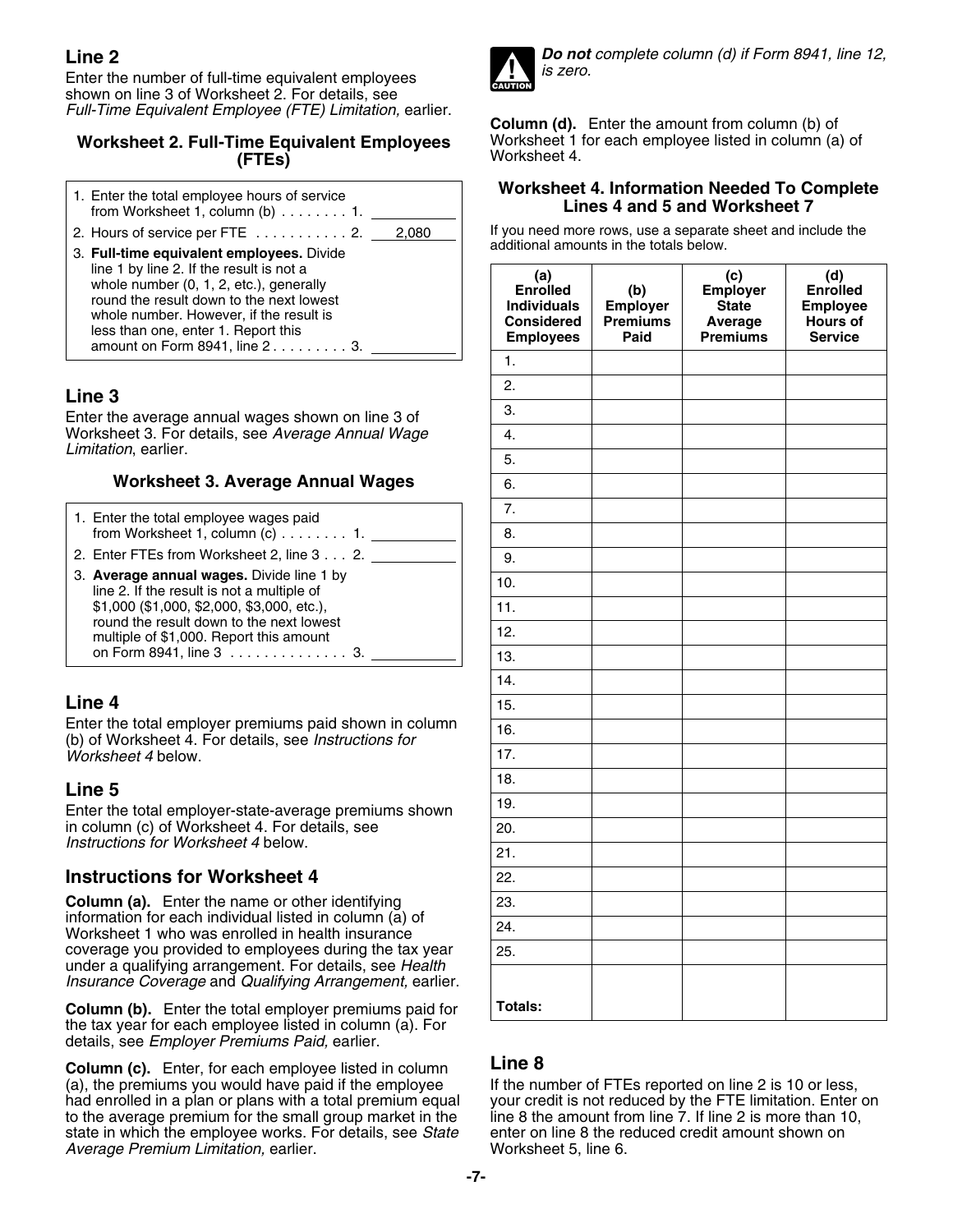| 1. Enter the amount from Form 8941, line 7 1.<br>2. Enter the amount from Form                        | 1. Enter the total enrolled employee hours of<br>service from Worksheet 4, column (d) 1.                                                                                     |
|-------------------------------------------------------------------------------------------------------|------------------------------------------------------------------------------------------------------------------------------------------------------------------------------|
| 8941, line 2 2.                                                                                       |                                                                                                                                                                              |
| 3. Subtract 10 from line 2  3.                                                                        | 3. Divide line 1 by line 2. If the result is not a                                                                                                                           |
| 4. Divide line 3 by 15. Enter the<br>result as a decimal (rounded to                                  | whole number (0, 1, 2, etc.), generally<br>round the result down to the next lowest<br>whole number. However, if the result is<br>less than one, enter 1. Report this amount |
| 5. Multiply line 1 by line 4 $\ldots \ldots \ldots \ldots$ 5.                                         | on Form 8941, line 14 3.                                                                                                                                                     |
| 6. Subtract line 5 from line 1. Report this<br>amount on Form 8941, line $8 \ldots \ldots \ldots 6$ . |                                                                                                                                                                              |

If the average annual wages reported on line 3 are  $\overline{a}$  becoming from:<br>\$25,000 or less your credit is not reduced by the  $\overline{a}$  Schedule K-1 (Form 1065), box 15 (code P), Schedule K-1 (Form 1065), box 15 (code P),<br>syerage annual wage limitation. Enter on line 9 the • • • • Schedule K-1 (Form 1120S), box 13 (code P), average annual wage limitation. Enter on line 9 the **Schedule K-1** (Form 1120S), box 13 (code P),<br>amount from line 8, If line 3 is more than \$25,000, enter **•** Schedule K-1 (Form 1041), box 13 (code G), and amount from line 8. If line 3 is more than \$25,000, enter • Schedule K-1 (Form 1041), box 13 (code G), and<br>on line 9 the reduced credit amount shown on Worksheet • Any notice of credit allocation you receive from a on line 9 the reduced credit amount shown on Worksheet 6, line 7. cooperative.

# **Worksheet 6. Average Annual Wage Limitation Line 17**



paid and any state tax credits available to you for same proportion as income was premiums included on line 4. For details, see State beneficiaries' share on line 17. premiums included on line 4. For details, see *State Premium Subsidy and Tax Credit Limitation*, earlier.

Enter the number of full-time equivalent employees (FTEs) shown on line 3 of Worksheet 7. These are FTEs **Line 19** for whom you paid premiums for health insurance<br>
coverage under a qualifying arrangement during the tax taxes, for this purpose, means only the following taxes.<br>
Federal income taxes the tax-exempt employer was year. •

## **Worksheet 5. FTE Limitation Worksheet 7. FTEs Enrolled in Coverage**

1. Enter the total enrolled employee hours of service from Worksheet 4, column (d) . . 1. 2. Hours of service per FTE  $\ldots$ ........... 2. 2,080 3. Divide line 1 by line 2. If the result is not a whole number  $(0, 1, 2, etc.),$  generally

# **Line 15**

**Line 9** Enter any credit for small employer health insurance<br> **Enter any credit for small employer health insurance**<br> **Enter any credit for small employer health insurance** 

- 
- 
- 

**Cooperatives.** A cooperative described in section 8941, line 7 of the credit allocated to patrons, the cooperative must ............... . 2.

> that must be allocated to patrons. For details, see the Instructions for Form 8810.

**Line 10 Estates and Trusts.** Allocate the credit on line 16 Enter the total amount of any state premium subsidies between the estate or trust and the beneficiaries in the<br>baid and any state tax credits available to you for same proportion as income was allocated and enter the

*Premium Subsidy and Tax Credit Limitation*, earlier.<br>If the estate or trust is subject to the passive activity<br>rules, include on line 15 any credit for small employer rules, include on line 15 any credit for small employer<br>health insurance premiums from passive activities Enter the total number of individuals shown in column (a)<br>of Worksheet 4. These are individuals considered<br>employees for whom you paid premiums during the tax<br>year for health insurance coverage under a qualifying<br>arrangeme **Line 14** 8582-CR.

 Federal income taxes the tax-exempt employer was required to withhold from employees' wages in calendar year 2011.

• Medicare taxes the tax-exempt employer was required to withhold from employees' wages in calendar year 2011.

• Medicare taxes the tax-exempt employer was required to pay for calendar year 2011.